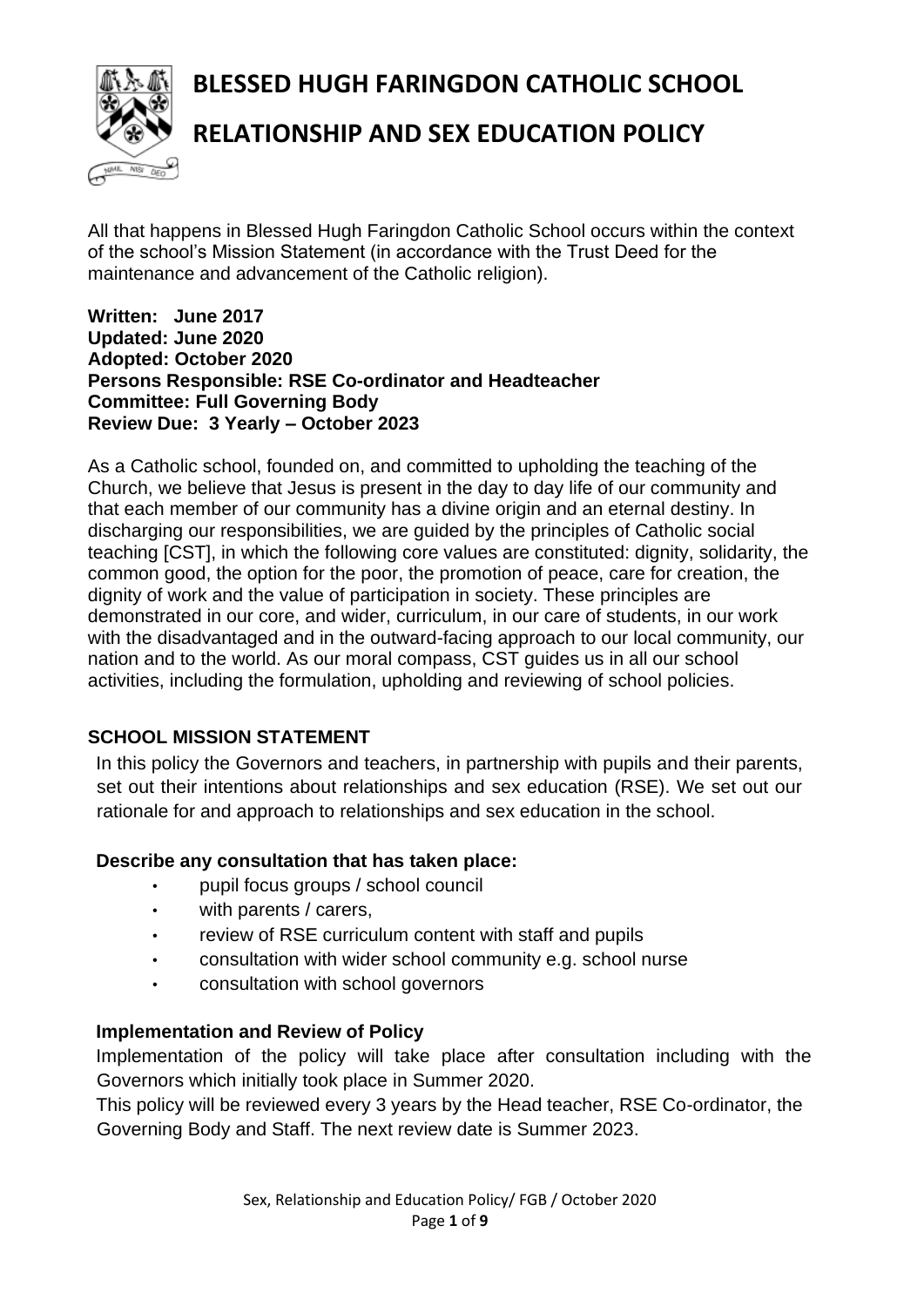## **Dissemination**

The draft policy will be given to all members of the Governing Body, and all teaching and non-teaching members of staff. Copies of the document will be available to all parents through the school's prospectus and a copy is available from the school office. Details of the content of the RSE curriculum will also be published on the school's web site.

## **DEFINING RELATIONSHIP AND SEX EDUCATION**

The DfE guidance states that 'children and young people need to know how to be safe and healthy, and how to manage their academic, personal and social lives in a positive way'. It is about the development of the pupil's knowledge and understanding of her or him as a sexual being, about what it means to be fully human, called to live in right relationships with self and others and being enabled to make moral decisions in conscience. In Secondary schools RSE should 'give young people the information they need to help them develop healthy, nurturing relationships of all kinds, not just intimate relationships. It should enable them to know what a healthy relationship looks like and what makes a good friend, a good colleague and a successful marriage or other type of committed relationship. It should also cover contraception, developing intimate relationships and resisting pressure to have sex (and not applying pressure)'.

## **STATUTORY CURRICULUM REQUIREMENTS**

We are legally required to teach those aspects of RSE which are statutory parts of National Curriculum Science. (There is also a separate requirement for maintained secondary schools to teach about HIV, AIDS and sexually transmitted infections. This does not apply to academies).

However, the reasons for our inclusion of RSE go further.

## **RATIONALE**

## **"I HAVE COME THAT YOU MIGHT HAVE LIFE AND HAVE IT TO THE FULL"**

*(Jn.10.10)*

We are involved in relationships and sex education precisely because of our Christian beliefs about God and about the human person. The belief in the unique dignity of the human person made in the image and likeness of God underpins the approach to all education in a Catholic school. Our approach to RSE therefore is rooted in the Catholic Church's teaching of the human person and presented in a positive framework of Christian ideals.

At the heart of the Christian life is the Trinity, Father, Son and Spirit in communion, united in loving relationship and embracing all people and all creation. As a consequence of the Christian belief that we are made in the image and likeness of God, gender and sexuality are seen as God's gift, reflect God's beauty, and share in the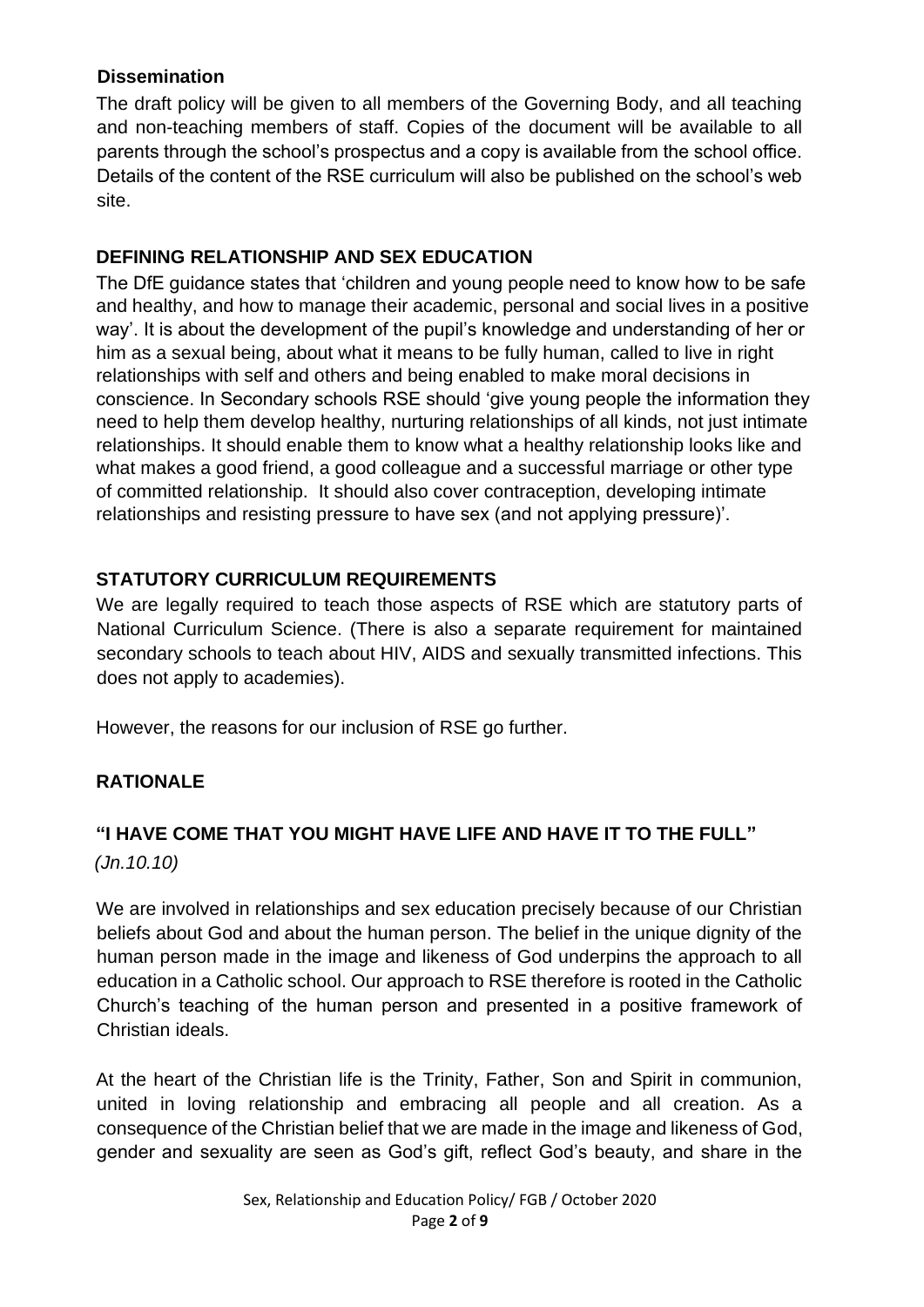divine creativity. RSE, therefore, will be placed firmly within the context of relationship as it is there that sexuality grows and develops.

Following the guidance of the Bishops of England and Wales and as advocated by the DFE (and the Welsh Assembly Government) RSE will be firmly embedded in the PSHE framework as it is concerned with nurturing human wholeness and integral to the physical, spiritual, emotional, moral, social and intellectual development of pupils. It is centered on Christ's vision of being human as good news and will be positive and prudent, showing the potential for development, while enabling the dangers and risks involved to be understood and appreciated.

All RSE will be in accordance with the Church's moral teaching. It will emphasise the central importance of marriage and the family whilst acknowledging that all pupils have a fundamental right to have their life respected whatever household they come from. It will also prepare pupils for life in modern Britain.

#### **VALUES AND VIRTUES**

Our programme enshrines Catholic values relating to the importance of stable relationships, marriage and family life. It also promotes those virtues which are essential in responding to the God's call to love others with a proper respect for their dignity and the dignity of the human body. The following virtues will be explicitly explored and promoted: faithfulness, fruitfulness, chastity, integrity, prudence, mercy and compassion.

#### **AIM OF RSE AND THE MISSION STATEMENT**

Our Mission Statement commits us to the education of the whole child (spiritual, physical, intellectual, moral, social, cultural, emotional) and we believe that RSE is an integral part of this education. Furthermore, our school aims state that we will endeavour to raise pupils' self-esteem, help them to grow in knowledge and understanding, recognise the value of all persons and develop caring and sensitive attitudes. It is in this context that we commit ourselves:

In partnership with parents, to provide children and young people with a "positive and prudent sexual education"<sup>1</sup> which is compatible with their physical, cognitive, psychological, and spiritual maturity, and rooted in a Catholic vision of education and the human person.

## **Objectives**

To develop the following attitudes and virtues:

- reverence for the gift of human sexuality and fertility;
- respect for the dignity of every human being  $-$  in their own person and in the person of others;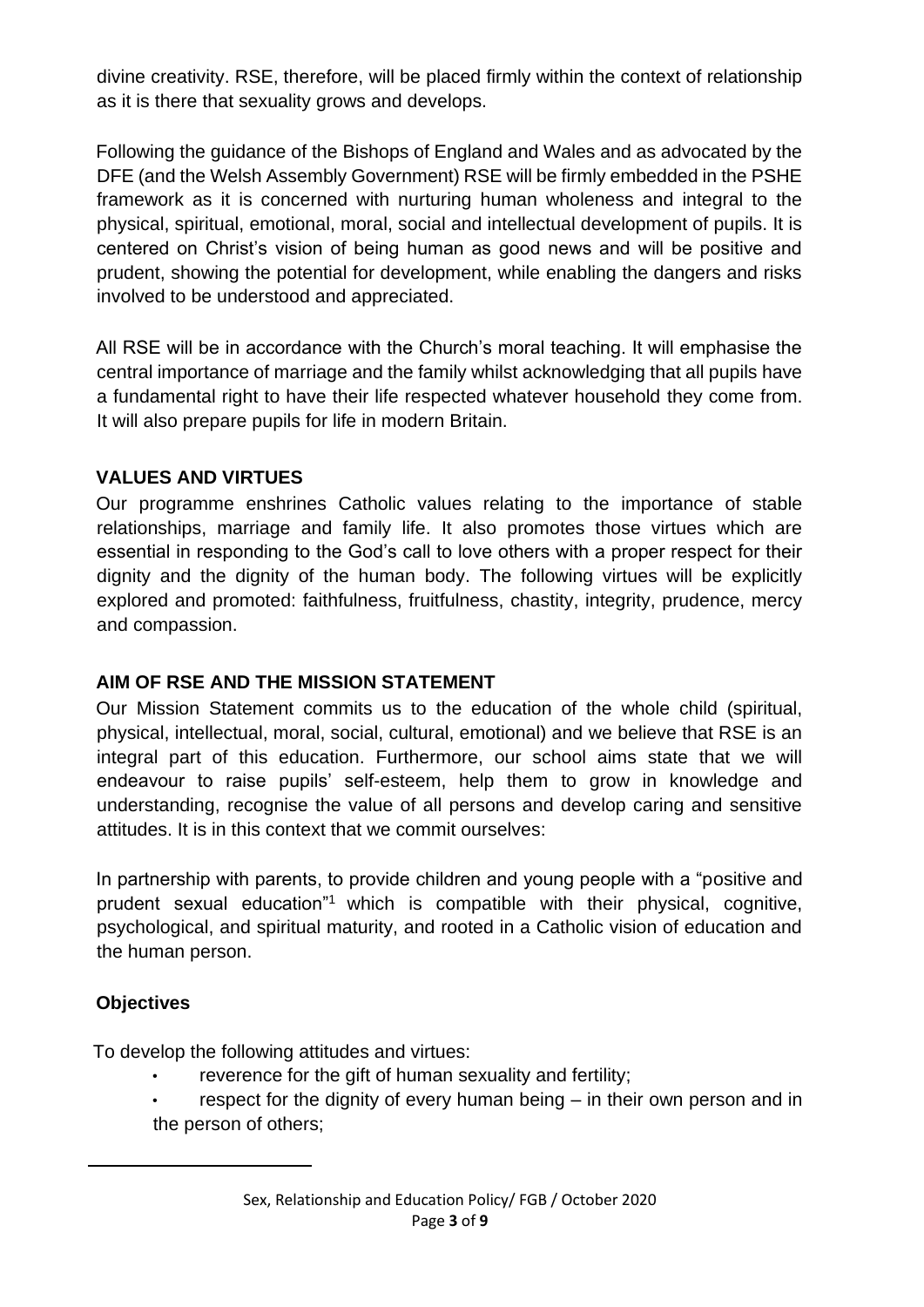- joy in the goodness of the created world and their own bodily natures
- responsibility for their own actions and a recognition of the impact of these on others
- recognising and valuing their own sexual identity and that of others
- celebrating the gift of life-long, self-giving love
- recognising the importance of marriage and family life
- fidelity in relationships.

To develop the following **personal and social skills**:

- making sound judgments and good choices which have integrity, and which are respectful of the individual's commitments
- loving and being loved, and the ability to form friendships and loving, stable relationships free from exploitation, abuse and bullying
- managing emotions within relationships, and when relationships break down, with confidence, sensitivity and dignity
- managing conflict positively, recognising the value of difference Cultivating humility, mercy and compassion, learning to forgive and be forgiven
- developing self-esteem and confidence, demonstrating self-respect and empathy for others
- building resilience and the ability to resist unwanted pressures, recognising the influence and impact of the media, internet and peer groups and so developing the ability to assess pressures and respond appropriately
- being patient, delaying gratification and learning to recognise the appropriate stages in the development of relationships, and how to love chastely
- assessing risks and managing behaviours in order to minimise the risk to health and personal integrity

## **To know and understand**:

- the Church's teaching on relationships and the nature and meaning of sexual love
- the Church's teaching on marriage and the importance of marriage and family life
- the centrality and importance of virtue in guiding human living and loving
- the physical and psychological changes that accompany puberty
- the facts about human reproduction, how love is expressed sexually and how sexual love plays an essential and sacred role in procreation
- how to manage fertility in a way which is compatible with their stage of life, their own values and commitments, including an understanding of the difference between natural family planning and artificial contraception

• how to keep themselves safe from sexually transmitted infections and how to avoid unintended pregnancy, including where to go for advice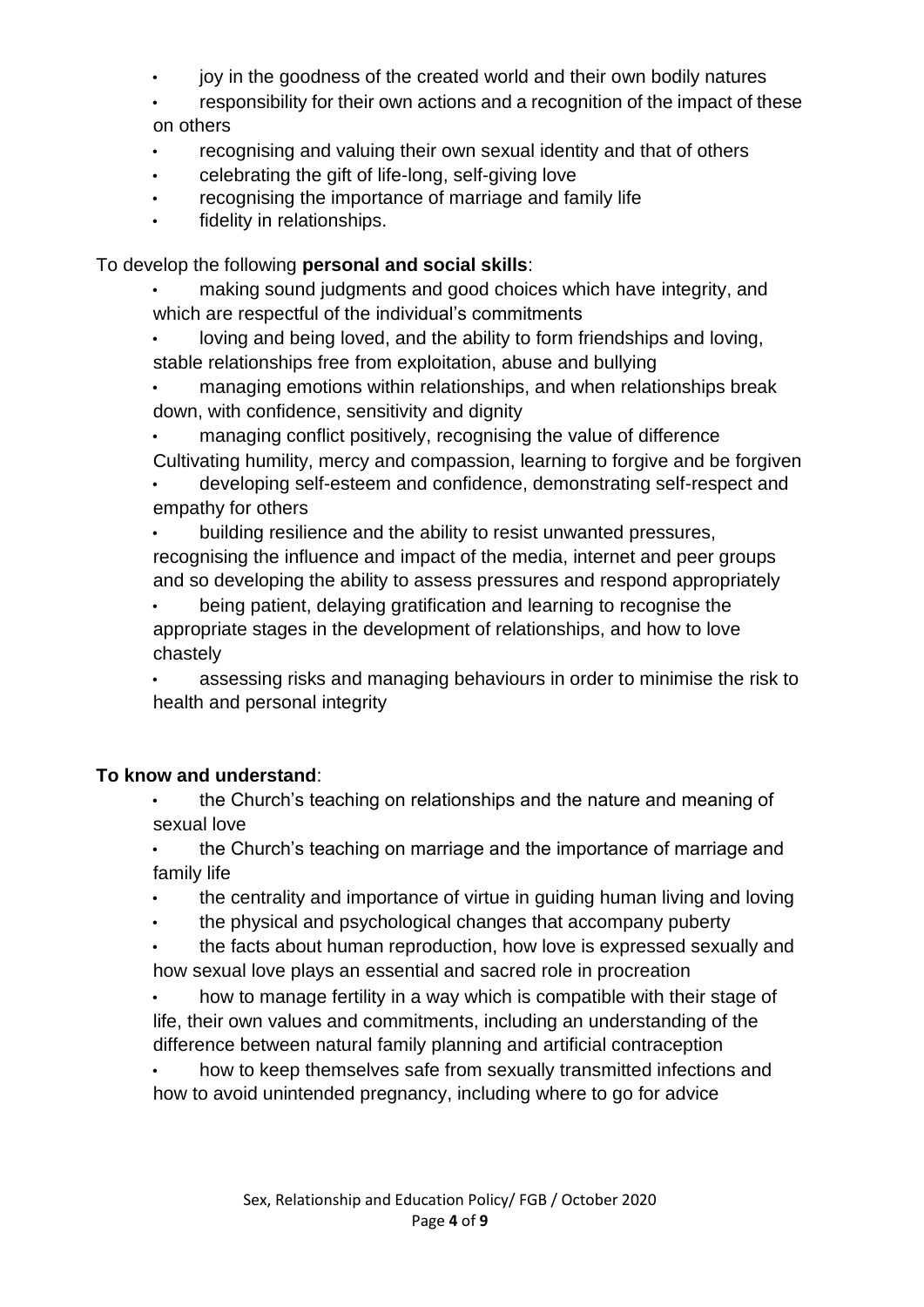#### **Outcomes**

#### **INCLUSION AND DIFFERENTIATED LEARNING**

We will ensure RSE is sensitive to the different needs of individual pupils in respect to pupils' different abilities, levels of maturity and personal circumstances; for example their own sexual orientation, faith or culture and is taught in a way that does not subject pupils to discrimination. Lessons will also help children to realise the nature and consequences of discrimination, teasing, bullying and aggressive behaviours (including cyber-bullying), use of prejudice-based language and how to respond and ask for help. (In looking at these questions, it is important to draw links to the school's inclusion policy).

#### **EQUALITIES OBLIGATIONS**

The governing body have wider responsibilities under the Equalities Act 2010 and will ensure that our school strives to do the best for all of the pupils, irrespective of disability, educational needs, race, nationality, ethnic or national origin, pregnancy, maternity, sex, gender identity, religion or sexual orientation or whether they are looked after children.

#### **BROAD CONTENT OF RSE**

Three aspects of RSE - attitudes and values, knowledge and understanding, and personal and social skills will be provided in three inter-related ways: the whole school / ethos dimension; a cross-curricular dimension and a specific relationships and sex curriculum.

Our programme will cover the following – see attached list.

#### **PROGRAMME / RESOURCES**

Appendices to this policy provide further information about the programme and resources for suggested use.

Teaching strategies will include:

- establishing ground rules
- distancing techniques
- discussion
- project learning
- reflection
- **experiential**
- active
- brainstorming
- film & video
- group work
- role-play
- trigger drawings
- values clarification

Sex, Relationship and Education Policy/ FGB / October 2020 Page **5** of **9**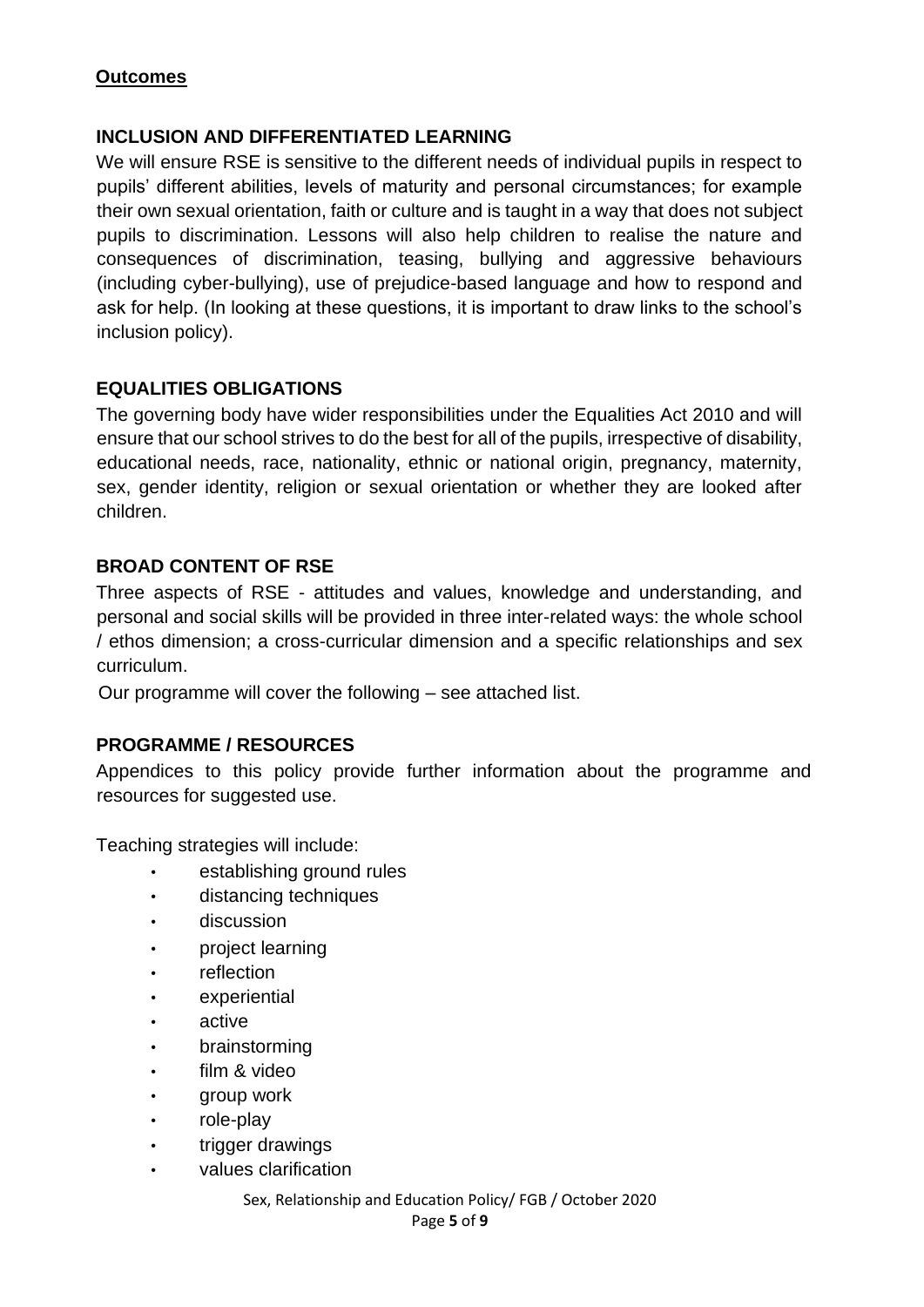(See also "Sex and Relationship Guidance". DCSF 2000 for more detail)

#### **ASSESSMENT**

In Curriculum areas such as RE, PE, HSC, Science assessment will be done in accordance formal testing procedures.

In PSHE and RE retreats Assessment will be less formal, through such things as discussion, questionnaires, group work anonymous input.

## **PARENTS AND CARERS**

We recognise that parents (and other carers who stand in their place) are the primary educators of their children. As a Catholic school, we provide the principal means by which the Church assists parents and carers in educating their children. Therefore, the school will support parents and carers by providing material to be shared with their children at home and workshops to help parents/carers to find out more. Letter will inform Parents/carers when the more sensitive aspects of RSE will be covered in order that they can be prepared to talk and answer questions about their children's learning.

Parents must be consulted before the governors ratify this policy. They will be consulted at every stage of the development of the RSE programmed, as well as during the process of monitoring, review and evaluation. They will be able to view the resources used by the school in the RSE programmed. Our aim is that, at the end of the consultation process, every parent and career will have full confidence in the school's RSE programmed to meet their child's needs.

Parents have *the right to withdraw* their children from RSE except in those elements, which are required by the National Curriculum science orders. Should parents wish to withdraw their children they are asked to notify the school by contacting the head teacher. The school will provide support by providing material for parents to help the children with their learning.

We believe that the controlled environment of the classroom is the safest place for this curriculum to be followed. Please refer to the DfE guidance Page 17 for further details on the right to be excused from sex education (commonly referred to as the right to withdraw).

## **BALANCED CURRICULUM**

Whilst promoting Catholic values and virtues and teaching in accordance with Church teaching, we will ensure that pupils are offered a balanced programme by providing an RSE programme that offers a range of viewpoints on issues. Pupils will also receive clear scientific information as well as covering the aspects of the law pertaining to RSE (in secondary schools/academies relating to forced-marriage, female genital mutilation, abortion, the age of consent and legislation relating to equality). Knowing about facts and enabling young people to explore differing viewpoints is not the same as promoting behaviour and is not incompatible with our school's promotion of Catholic teaching. We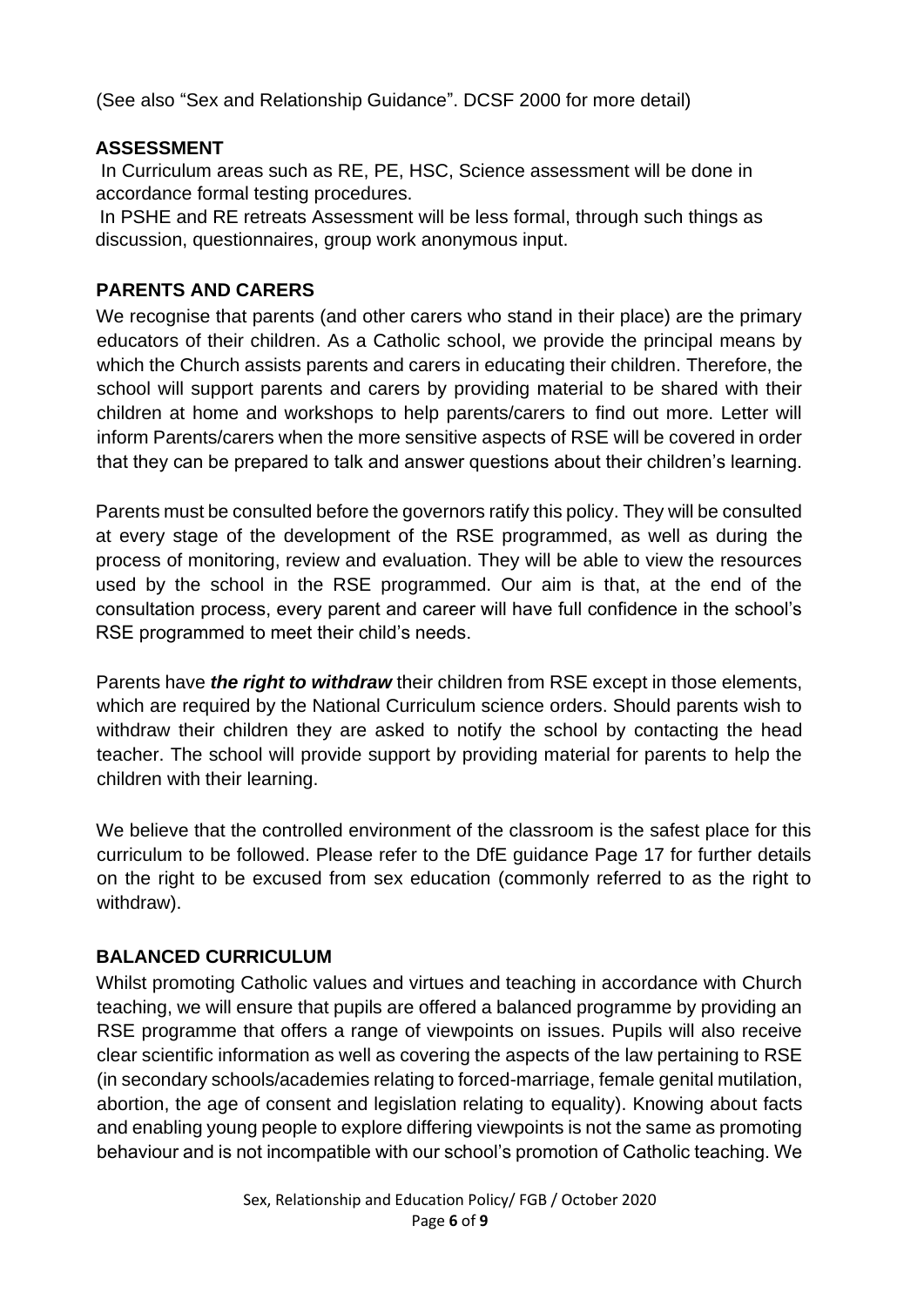will ensure that pupils have access to the learning they need to stay safe, healthy and understand their rights as individuals.

## **RESPONSIBILITY FOR TEACHING THE PROGRAMME**

Responsibility for the specific relationships and sex education programmed lies with Subject Leaders of Science, RE, PE and Health and Social. Also, Year Leaders, Child Protection Rep. School Counsellor

However, all staff will be involved in developing the attitudes and values aspect of the RSE programme. They will be role models for pupils of good, healthy, wholesome relationships as between staff, other adults and pupils. They will also be contributing to the development of pupils' personal and social skills.

#### **External Visitors**

Our school will often call upon help and guidance from outside agencies and health specialists to deliver aspects of RSE. Such visits will always complement the current programme and never substitute or replace teacher led sessions. It is important that any external visitor is clear about their role and responsibility whilst they are in school delivering a session. Any visitor must adhere to our code of practice developed in line with CES guidance 'Protocol for Visitors to Catholic Schools'<sup>2</sup>.

Health professionals should follow the school's policies, minimising the potential for disclosures or inappropriate comments using negotiated ground rules and distancing techniques as other teachers would. They will ensure that all teaching is rooted in Catholic principles and practice.

## **OTHER ROLES AND RESPONSIBILITIES REGARDING RSE**

#### **Governors**

- draw up the RSE policy, in consultation with parents and teachers
- ensure that the policy is available to parents
- ensure that the policy is in accordance with other whole school policies,
- e.g., SEN, the ethos of the school and our Christian beliefs
- ensure that parents know of their right to withdraw their children
- establish a link governor to share in the monitoring and evaluation of the programme, including resources used
- ensure that the policy provides proper and adequate coverage of relevant National Curriculum science topics and the setting of RSE within PSHE

#### **Head teacher**

The Head teacher takes overall delegated responsibility for the implementation of this policy and for liaison with the Governing Body, parents, the Diocesan Schools' Service and the Local Education Authority, also appropriate agencies.

Sex, Relationship and Education Policy/ FGB / October 2020

*<sup>2</sup>* Protocol for Visitors to Catholic Schools, CES, Feb. 2011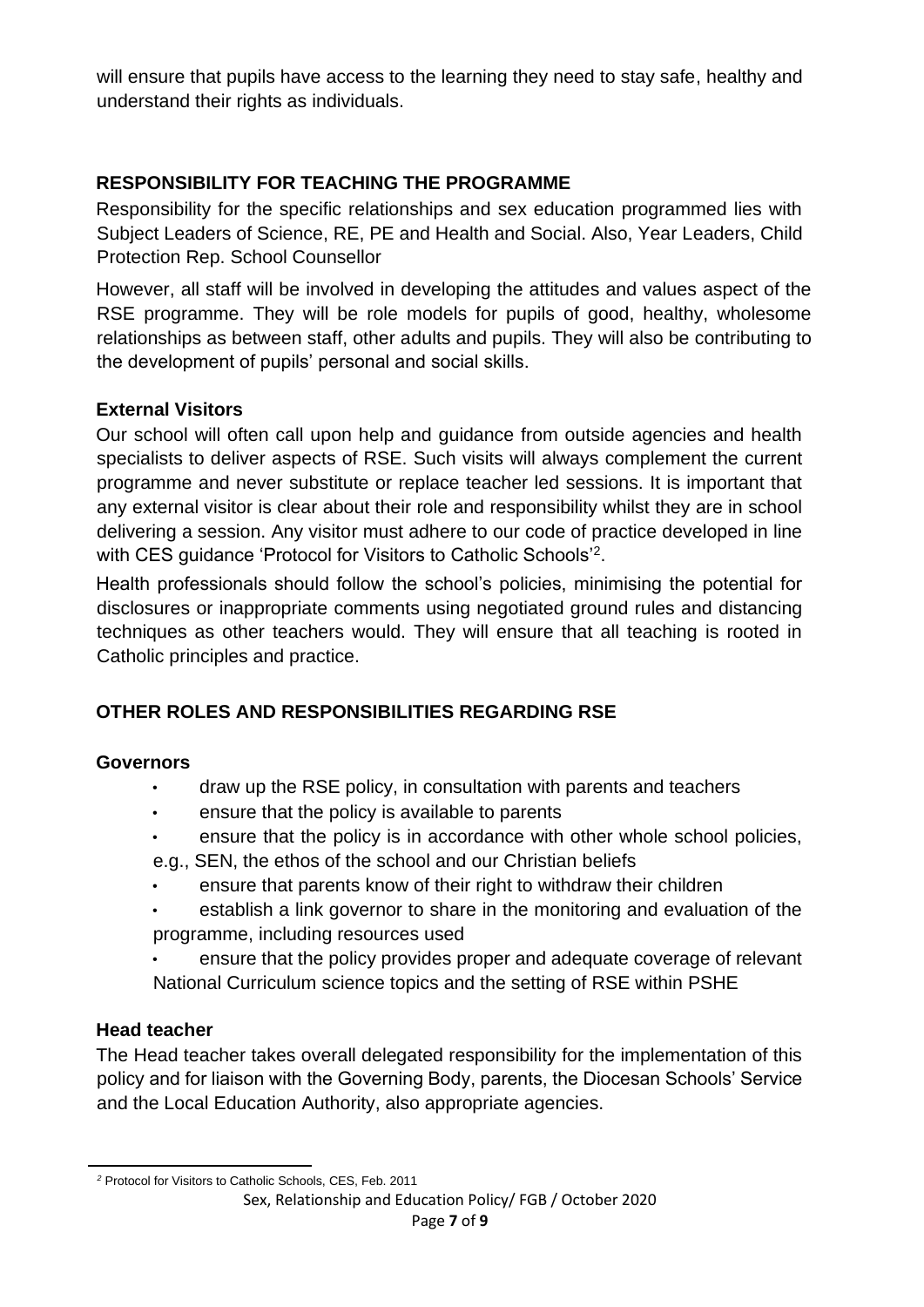#### **PSHE/RSE Co-ordinator**

The co-ordinator with the head teacher has a general responsibility for supporting other members of staff in the implementation of this policy and will provide a lead in the dissemination of the information relating to RSE and the provision of in-service training. *(They may be supported by the curriculum deputy and the member of staff with responsibility for child protection).* 

## **All Staff**

RSE is a whole school issue. All teachers have a responsibility of care; as well as fostering academic progress they should actively contribute to the guardianship and guidance of the physical, moral and spiritual wellbeing of their pupils. Teachers will be expected to teach RSE in accordance with the Catholic Ethos of the school. Appropriate training will be made available for all staff teaching RSE. All staff have been included in the development of this policy and all staff should be aware of the policy and how it relates to them.

#### **RELATIONSHIP TO OTHER POLICIES AND CURRICULUM SUBJECTS**

This RSE policy is to be delivered as part of the PSHE framework. It includes guidelines about pupil safety and is compatible with the school's other policy documents (for example, Bullying policy, Safeguarding Policy etc)

Pupils with particular difficulties whether of a physical or intellectual nature will receive appropriately differentiated support in order to enable them to achieve mature knowledge, understanding and skills. Teaching methods will be adapted to meet the varying needs of this group of pupils.

Learning about RSE in PSHE classes will link to/complement learning in those areas identified in the RSE audit.

## **CHILDREN'S QUESTIONS**

The governors want to promote a healthy, positive atmosphere in which RSE can take place. They want to ensure that pupils can ask questions freely, be confident that their questions will be answered, and be sure that they will be free from bullying or harassment from other children and young people.

#### **Controversial or Sensitive issues**

There will always be sensitive or controversial issues in the field of RSE. These may be matter of maturity, of personal involvement or experience of children, of disagreement with the official teaching of the Church, of illegal activity or other doubtful, dubious or harmful activity. The governors believe that children are best educated, protected from harm and exploitation by discussing such issues openly within the context of the RSE programme. The use of ground rules, negotiated between teachers and pupils, will help to create a supportive climate for discussion.

(See also Relationships Education, Relationships and Sex Education (RSE) and Health Education, Managing difficult questions, Page 23 for more detail).

Sex, Relationship and Education Policy/ FGB / October 2020